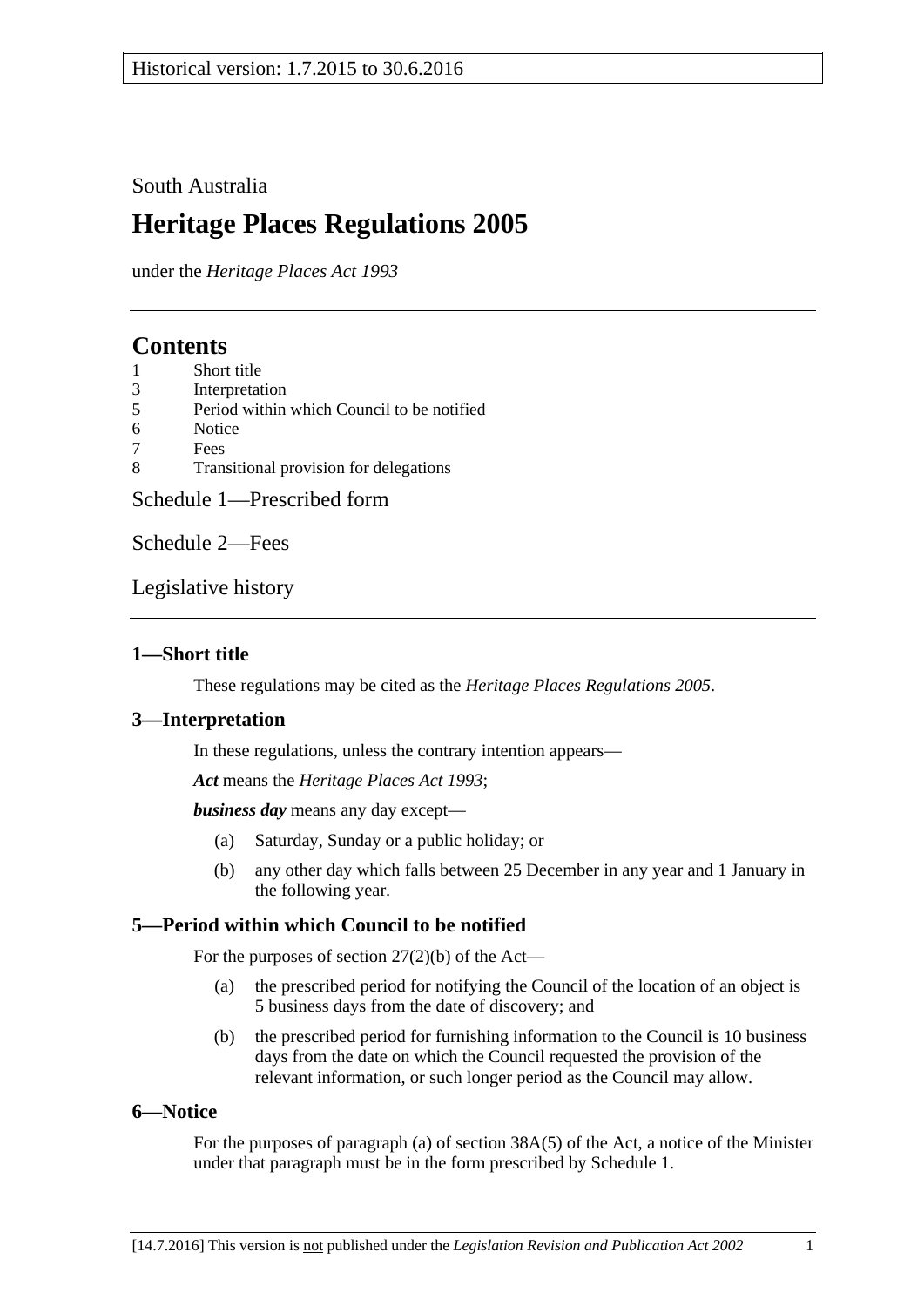### <span id="page-1-0"></span>**7—Fees**

- (1) The fees set out in Schedule 2 are payable to the Council.
- (2) The Council may waive or reduce a fee if satisfied that it is appropriate to do so in a particular case.

## <span id="page-1-1"></span>**8—Transitional provision for delegations**

A delegation made by the State Heritage Authority may continue to operate as if it were a delegation made by the Council until that delegation is varied or revoked by the Council.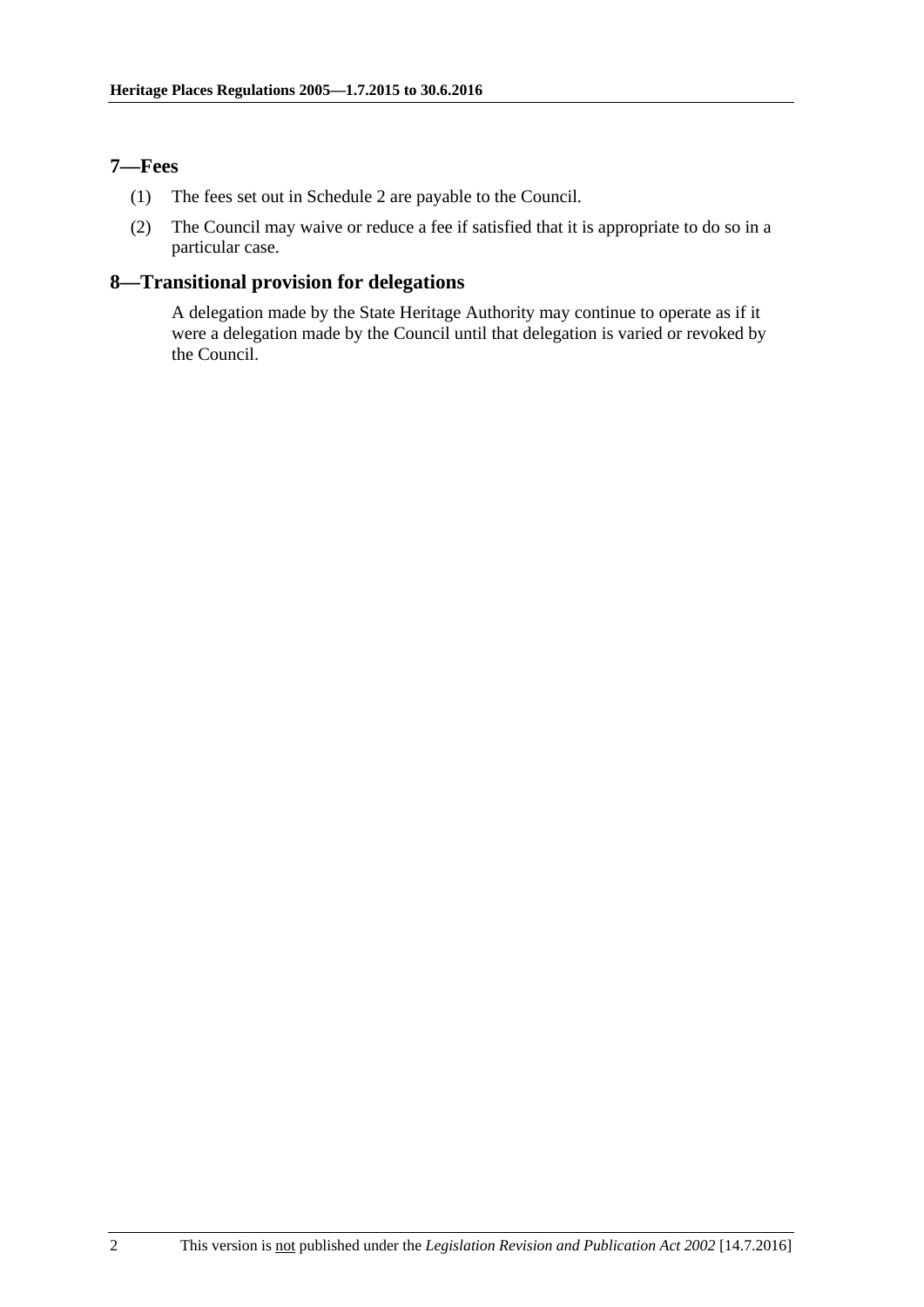File No

## <span id="page-2-0"></span>**Schedule 1—Prescribed form**

### Heritage Places Act 1993

NOTICE for the purposes of section 38A(5) of the Act

| <b>PART A-Notice</b>                                                                    |               |                 |  |
|-----------------------------------------------------------------------------------------|---------------|-----------------|--|
| To:                                                                                     |               |                 |  |
| Title: Mr/Mrs/Ms                                                                        | Last<br>Name: | Given<br>Names: |  |
| Company Name<br>(if applicable):                                                        |               |                 |  |
| Postal Address:                                                                         |               |                 |  |
| Street Address (if different<br>from above) or other<br>information relevant to service |               |                 |  |

- $\mathbf{1}$ It is alleged that you have engaged in conduct in contravention of the *Heritage Places* Act 1993 ("the Act"). The particulars of the alleged contravention are set out in Part B of this notice.
- $\overline{2}$ The purposes of this notice is to give you the opportunity to elect to be prosecuted for the alleged contravention under section  $38A(5)(a)$  of the Act. If you do not elect to be prosecuted, the Minister, a local council, or any other person acting with the leave of the Environment, Resources and Development Court may commence civil penalty proceedings under section  $38A(1)(c)$  of the Act for the purposes of obtaining an order from the Court that you pay into the South Australian Heritage Fund an amount as a monetary penalty on account of the contravention. In these civil proceedings, any contravention of the Act would only need to be proved "on the balance of probabilities".
- 3 If you elect to be prosecuted rather than facing the civil penalty proceedings, you must serve a written notice on the Minister within 21 days after service of this notice.
- $\overline{\mathbf{4}}$ The following matters are relevant to the provision of a notice of election to the Minister:
	- $(1)$ The notice must be addressed to the Minister as follows:

### [Insert relevant information]

 $(2)$ You may choose to use the pro forma notice to the Minister attached to this document, or you may inform the Minister by letter if you so wish.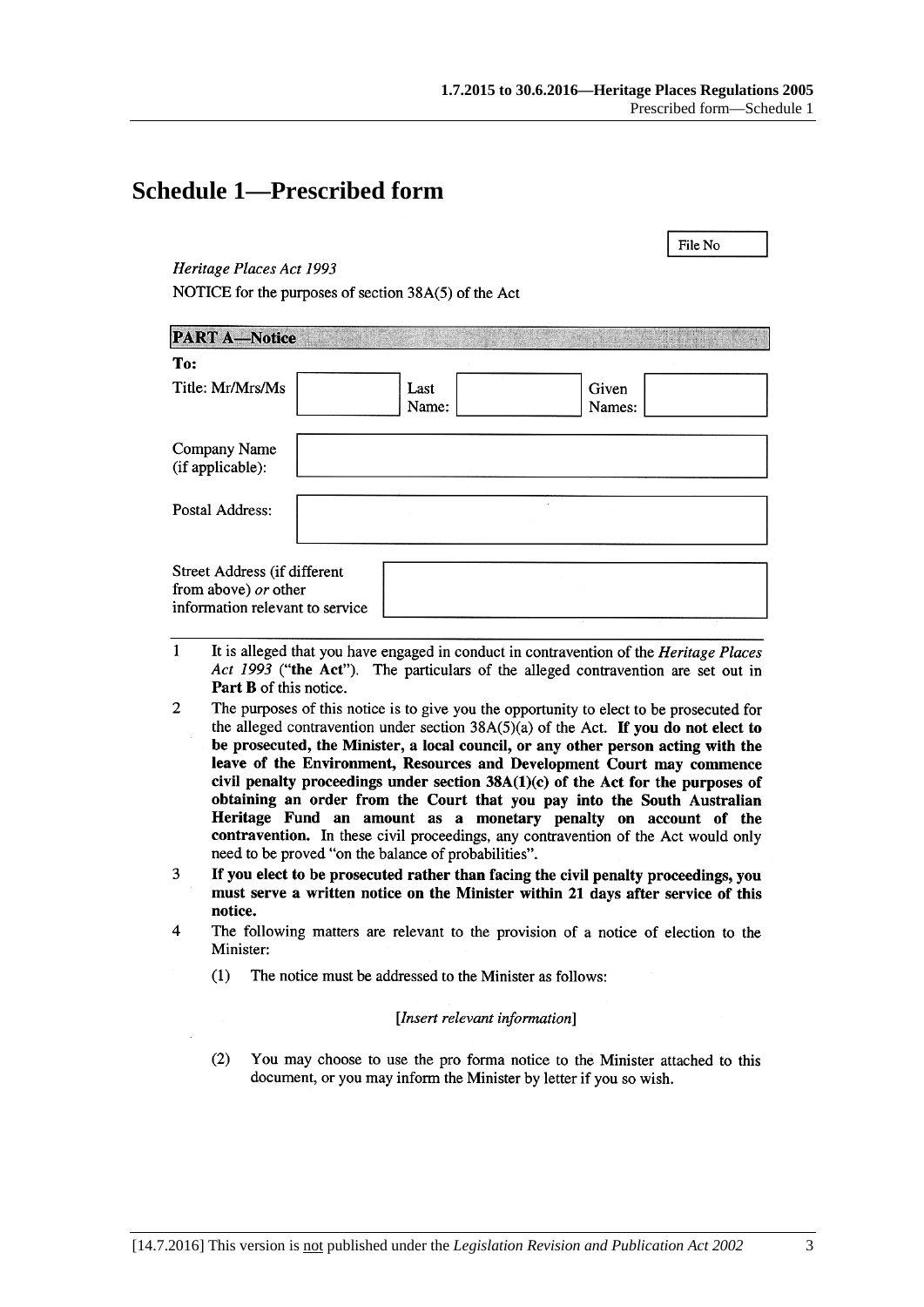- $(3)$ Please quote your name and the File Number shown at the top of this document.
- $(4)$ be Additional information about the Act can obtained from www.environment.sa.gov.au/heritage. Information concerning this Notice can be obtained by telephone from the Manager, Heritage Branch-Telephone [insert relevant number]. There is also some additional general information set out below.
- If you do not respond within 21 days after service of this notice, proceedings  $(5)$ may be commenced to recover the "civil penalty" in the Environment, Resources and Development Court.

| <b>PART B-Particulars of alleged contravention</b> |  |              |  |  |  |
|----------------------------------------------------|--|--------------|--|--|--|
| Name of State Heritage<br>Place (if applicable):   |  | Register No: |  |  |  |
| <b>Address or Location:</b>                        |  |              |  |  |  |
| The details of the contravention are as follows:   |  |              |  |  |  |
|                                                    |  |              |  |  |  |
|                                                    |  |              |  |  |  |
| Issued by:                                         |  | Date:        |  |  |  |

### **PART C-General information**

#### $\mathbf{1}$ **Heritage Places Act 1993**

The *Heritage Places Act 1993* is an Act to make provision for the identification, recording and conservation of places and objects of non-Aboriginal heritage significance, to establish the South Australian Heritage Council, and for other purposes.

#### $\overline{2}$ **Section 38A-ERD Court**

- Subsection (1) allows an order to be made only where a contravention of the Act  $\bullet$ has occurred.
- Subsection  $(1)(c)$  allows the Court to order a monetary penalty to be paid into the South Australian Heritage Fund on account of the breach. A monetary penalty such as this is sometimes known as a "civil penalty" because it is a financial penalty imposed by a Court in civil proceedings. The penalty is intended as a deterrent.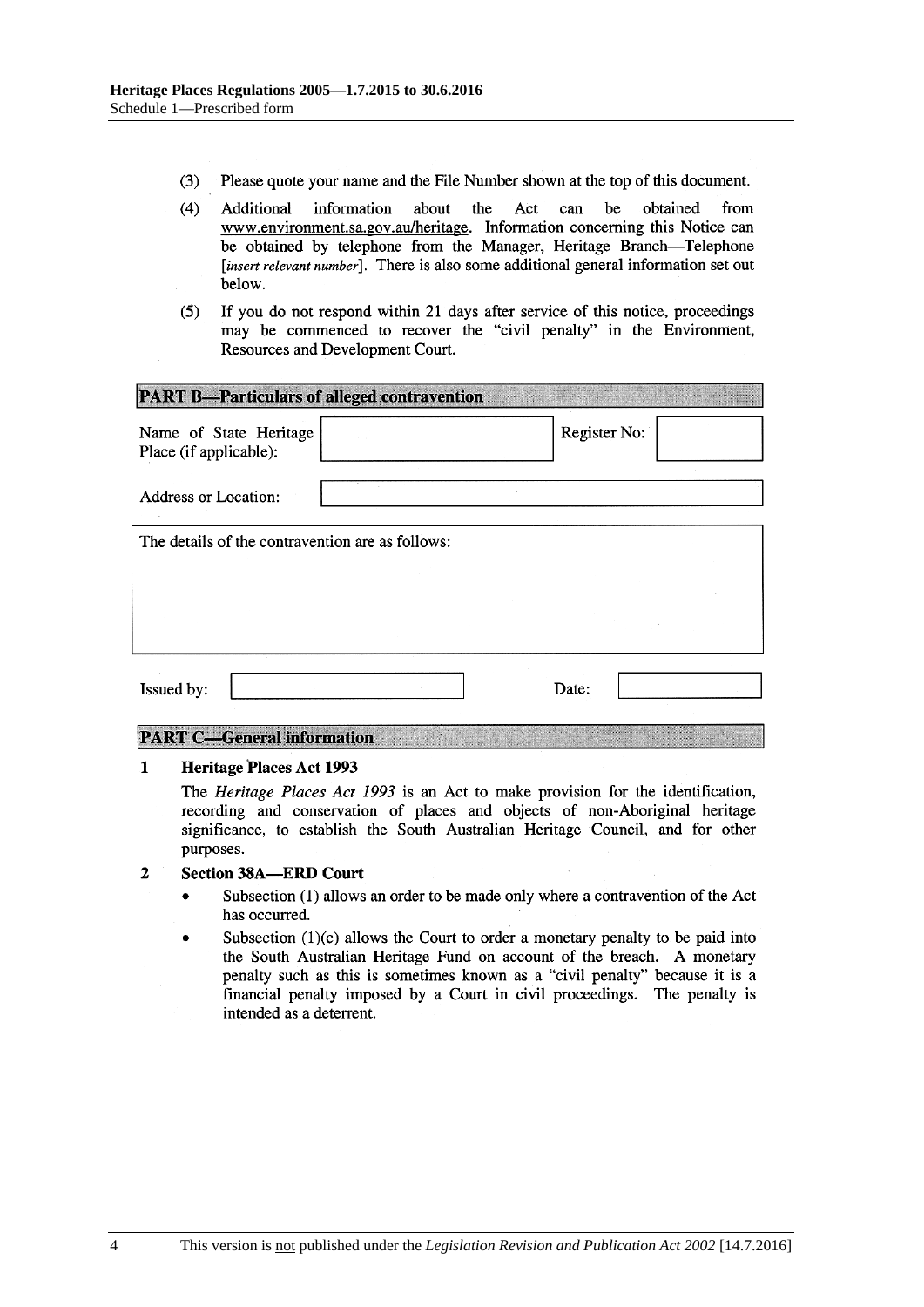- Subsection  $(5)(a)(i)$  imposes limits on the circumstances and manner of application and use of a civil penalty order. A person who is faced with the possibility of a civil penalty may elect to be prosecuted for a criminal offence, which must be proved at the higher standard of "beyond reasonable doubt".
- For the purposes of allowing a person to make an election, the Minister must serve a notice on the person advising the person that he or she may, by written notice to the Minister, elect to be prosecuted for the contravention, and allowing the person not less than 21 days to do so. This is the reason for the service of this notice.
- $\overline{3}$ Proceedings for a civil penalty are stayed if criminal proceedings are started or have already been started against the person for an offence that is the same (or substantially the same) as the conduct alleged to constitute the contravention to which the proceedings relate. They may be resumed if the criminal proceedings do not result in a formal finding of guilty being made against the person.
- $\overline{4}$ If an amount is paid in the civil proceedings, criminal proceedings may not be initiated against the person for an offence constituted by conduct that is the same (or substantially the same) as the conduct alleged to constitute the contravention in relation to which the amount has been paid.

### **Attachment**

### **Notice to the Minister**

 $\mathbf{1}$ I have received a notice from the Minister under section  $38A(5)(a)$  of the *Heritage* Places Act 1993 ("the Act") in connection with the proposed commencement of civil penalty proceedings in respect of a contravention of the Act.

The File No is:

 $\overline{2}$ In accordance with section  $38A(5)(a)$  of the Act I HEREBY GIVE NOTICE that I elect to be prosecuted for the alleged contravention.

| Name in full:                     |  |  |
|-----------------------------------|--|--|
| Signed:                           |  |  |
| Please also print signature here: |  |  |
| Contact details:                  |  |  |
|                                   |  |  |
| Date:                             |  |  |

### <span id="page-4-0"></span>**Schedule 2—Fees**

3

 $\overline{4}$ 

- 1 Certified copy of an entry in the Register in relation to a State Heritage Place, or an object identified by the Council under section 14(2) of the Act
- 2 Application for a certificate of exclusion in relation to land zoned "residential" under the relevant Development Plan—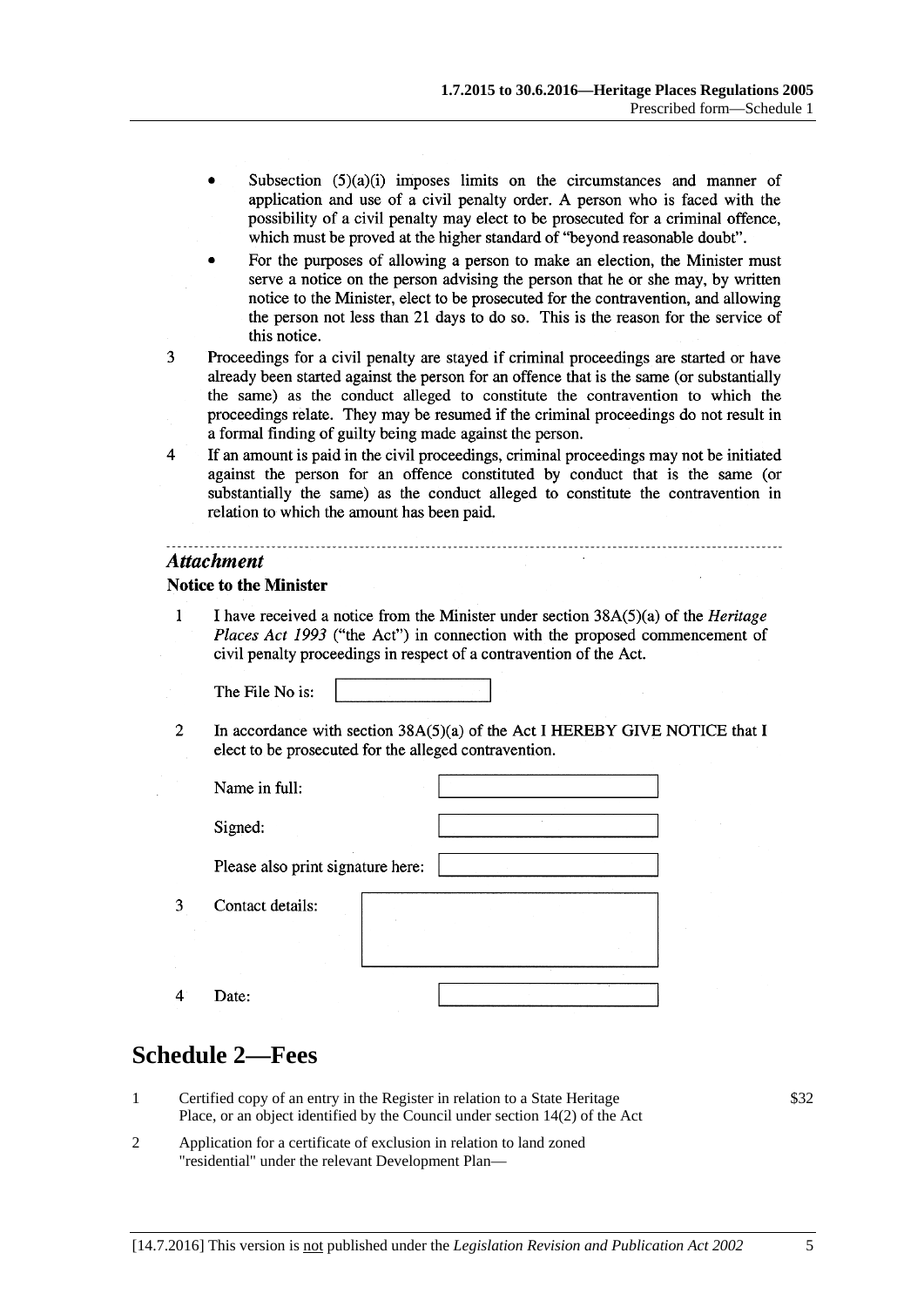| (a) | initial application fee<br>plus                                          | \$158                                              |
|-----|--------------------------------------------------------------------------|----------------------------------------------------|
| (b) | if the Council determines to invite public submissions                   | \$1441                                             |
|     | Application for a certificate of exclusion in relation to any other land | 5% of Valuer-General's<br>assessment of site value |
|     | Application for a permit under Part 5 Division 1 of the Act              | \$158                                              |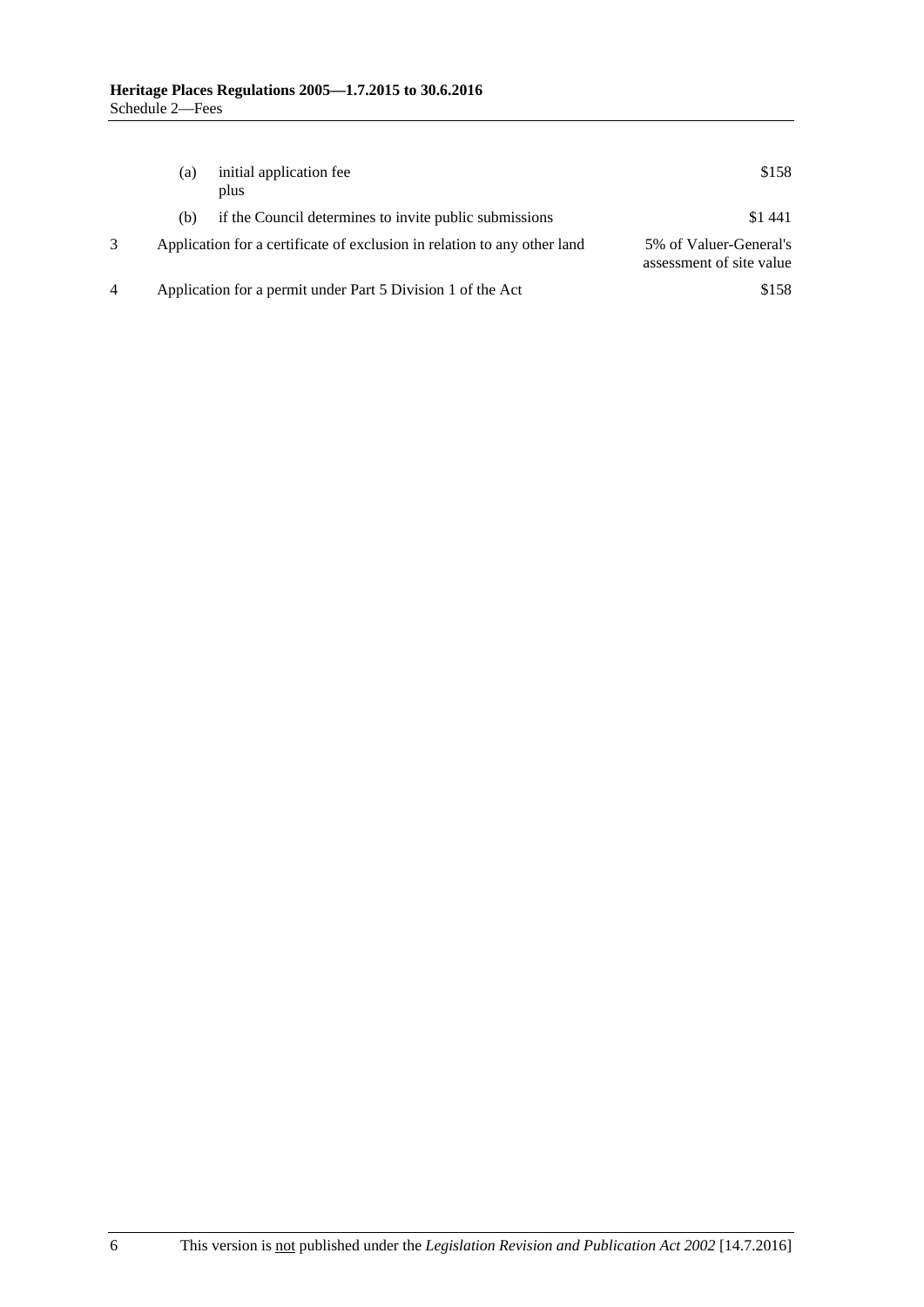# <span id="page-6-0"></span>**Legislative history**

### **Notes**

- Variations of this version that are uncommenced are not incorporated into the text.
- Please note—References in the legislation to other legislation or instruments or to titles of bodies or offices are not automatically updated as part of the program for the revision and publication of legislation and therefore may be obsolete.
- Earlier versions of these regulations (historical versions) are listed at the end of the legislative history.
- For further information relating to the Act and subordinate legislation made under the Act see the Index of South Australian Statutes or www.legislation.sa.gov.au.

### **Legislation revoked by principal regulations**

The *Heritage Places Regulations 2005* revoked the following:

*Heritage Regulations 2005*

### **Principal regulations and variations**

New entries appear in bold.

| Reference                                                                                                                                                     | Commencement       |
|---------------------------------------------------------------------------------------------------------------------------------------------------------------|--------------------|
| Gazette 17.11.2005 p3978                                                                                                                                      | $17.11.2005$ : r 2 |
| Gazette 15.6.2006 p1706                                                                                                                                       | $1.7.2006$ : r 2   |
| Gazette 7.6.2007 p2555                                                                                                                                        | $1.7.2007$ : r 2   |
| Gazette 5.6.2008 p2125                                                                                                                                        | $1.7.2008$ : r 2   |
| Gazette 4.6.2009 p2567                                                                                                                                        | $1.7.2009:$ r 2    |
| Gazette 10.6.2010 p2784                                                                                                                                       | $1.7.2010$ : r 2   |
| Gazette 9.6.2011 p2088                                                                                                                                        | $1.7.2011:$ r 2    |
| Gazette 31.5.2012 p2320                                                                                                                                       | $1.7.2012$ : r 2   |
| Gazette 6.6.2013 p2145                                                                                                                                        | $1.7.2013$ : r 2   |
| Gazette 19.6.2014 p2745                                                                                                                                       | $1.7.2014$ : r 2   |
| Gazette 30.10.2014 p6236                                                                                                                                      | 31.12.2014: r 2    |
| Gazette 18.6.2015 p2731                                                                                                                                       | $1.7.2015:$ r 2    |
| Gazette 23.6.2016 p2239                                                                                                                                       | $1.7.2016$ : r 2   |
| Year No<br>2005 240<br>2006 81<br>2007 156<br>2008 130<br>2009 121<br>2010 91<br>2011 69<br>2012 74<br>2013 67<br>2014 173<br>2014 259<br>2015 129<br>2016 94 |                    |

## **Provisions varied**

New entries appear in bold.

Entries that relate to provisions that have been deleted appear in italics.

| Provision | How varied                                                     | Commencement |
|-----------|----------------------------------------------------------------|--------------|
| r2        | omitted under Legislation Revision and<br>Publication Act 2002 | 1.7.2006     |
| r 4       | deleted by $259/2014$ r 4                                      | 31.12.2014   |